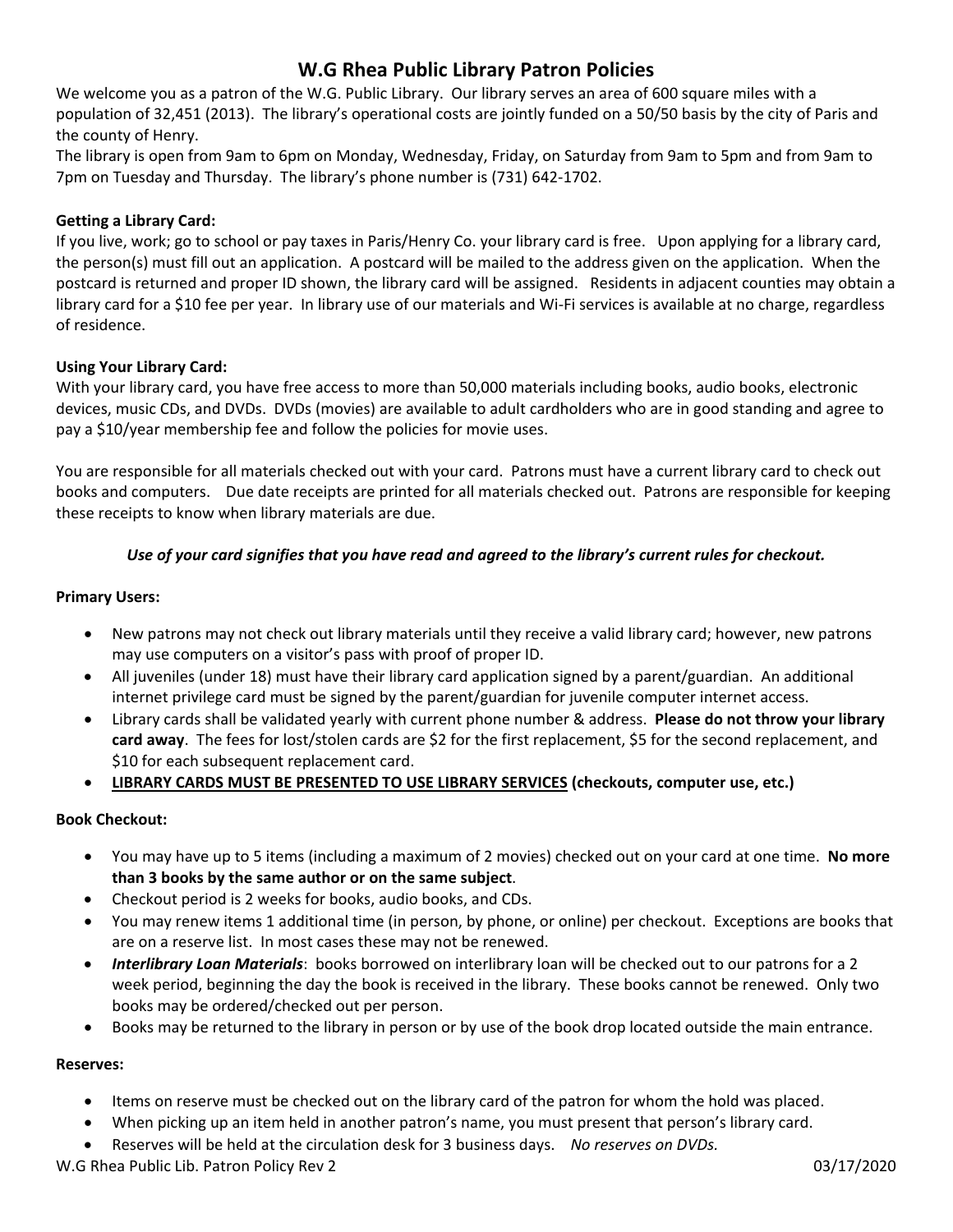#### **DVD Checkout:**

- You may checkout 2 DVDs (movies) on your card at one time.
- Checkout period for DVDs is 3 days. Your may renew DVDs 1 additional time (in person, by phone, or online). Movies may be returned in person or in the drop box outside the main entrance.
- The **ADULT cardholder** must agree to the following policies:
	- 1. Assume full responsibility for the DVD borrowed. User will pay all cost of damages to the DVD or DVD case. Understand that the charge levied will be the actual cost of repair or replacement
	- 2. Will abide by the copyright restriction of the DVD and understand they are primarily for family use.
	- 3. Will not charge admission at any showing of any movie borrowed under this agreement.
	- 4. DVDs should be kept at room temperature. Avoid keeping DVDs in extreme hot or cold temperatures or direct sunlight.
	- 5. Realize the library will not be responsible, in any way, for any damage to the patron's movie equipment. All library movies should be played on equipment in good condition.

### **Electronic Device Checkout**:

- Electronic Devices currently include Wi‐Fi Hotspots, Playaway Viewers, Tablets, & Launchpads.
- ADULT cardholder may checkout for 1 week, with no renewals, and must sign a Borrower's Agreement.

#### **Overdue Fees:**

- 10¢ per day/per item (books, audiobooks, playaways, and CDs) returned after the due date. Maximum charge is \$10 per item. Playaway Tablets, Viewers, & Launchpads late fees are \$1 per day/device. Replacement costs vary by device, but generally run \$130.00+
- $\bullet$  \$1 per day/per movie with a maximum of \$10 per item.
- *Parent/Guardian is responsible for their child's late fines or overdue books.*
- *Damaged or lost items***:** the patron must reimburse the library for the actual cost of the item. Overdue fines are cancelled when damaged/lost items are reimbursed.
- When materials are late, reminder notices are sent to the patron's address on their library card. A second reminder will be sent after approximately 4 weeks. Overdue materials which have exceeded 3 months will be declared lost and charged to the patron's account. It is your responsibility to notify us of any change of address or phone number.
- The cardholder's library privileges may be revolved in the event of overdue items, unpaid fines, lost or damaged items.
- There is a charge on all returned checks (varies, depending upon the fee charged by the bank).

#### **Wireless Internet:**

- All persons accessing the wireless internet via the library must comply with the current W.G. Rhea Library Internet Policies for internet use.
- Access points to the Internet are provided by the library free of charge to patrons with the appropriate computers receiving the signal provided (802.11b/g).
- The library's wireless connection is unencrypted and unfiltered. In compliance with the Children's Internet Protection Act, library users 18 years of age and under cannot access the Internet wireless connection without parental consent.
- Use of the library wireless connection is done at the patron's own risk. Information sent to and from your computer using the wireless connection can be captured by anyone else using the wireless device and the appropriate software.
- Library staff is not permitted to configure a user's computer, since everyone's device is different and the library cannot accept the liability of handling the equipment.
- The library is not responsible for any changes made to your settings to access the wireless network.
- The library is not responsible for personal electronic devices left unattended.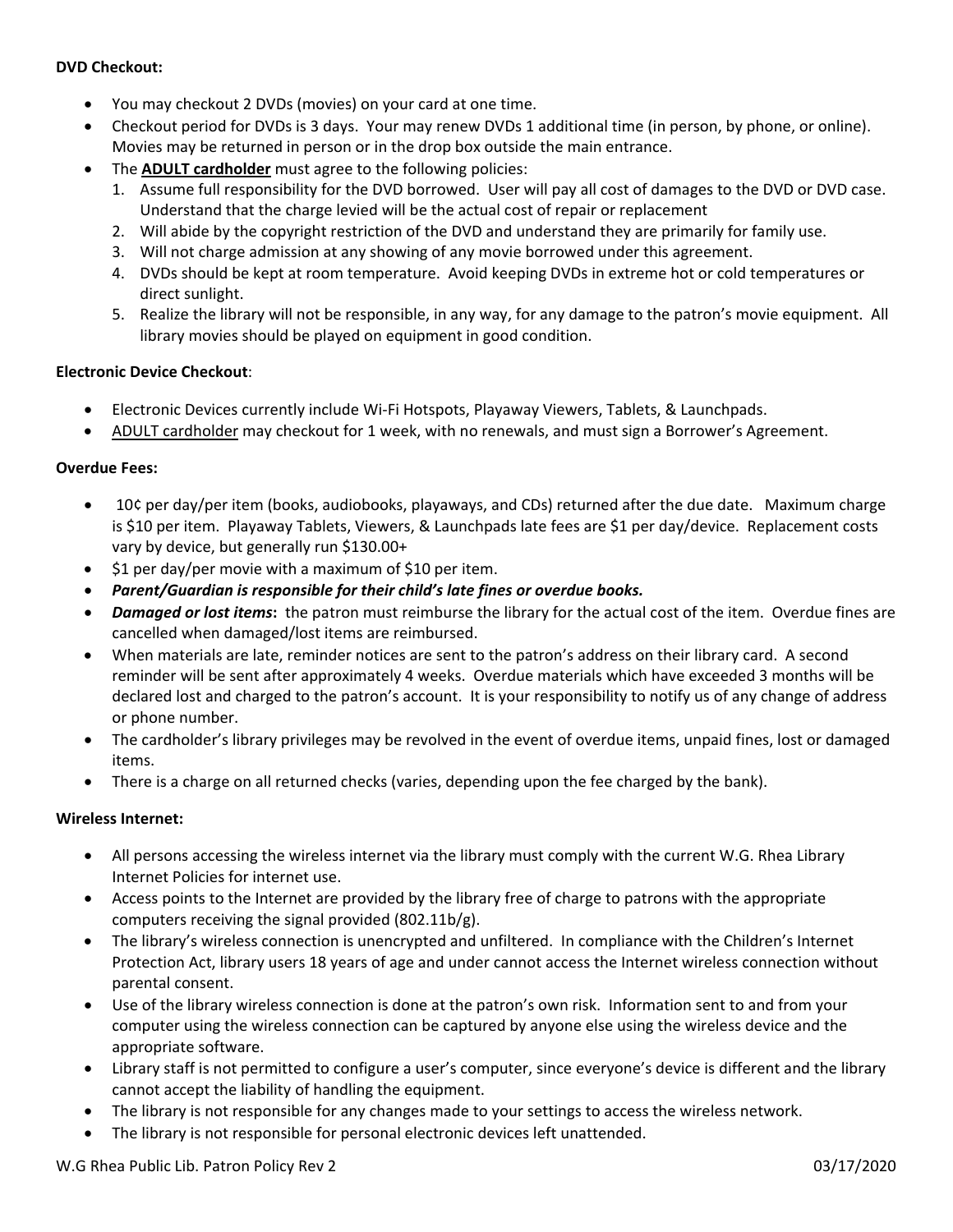**Wireless printing is available**.

## **Faxing, Scanning & Lamination Services:**

- The library has public access for sending and receiving faxes. The cost is \$1 for the first page and 50¢ for each additional page. International faxing is available at a cost of \$10. Scanning services are available for the same cost as faxing.
- The library provides both cold & hot lamination services. See desk staff for specific policies & costs.

## **Computer/Internet Usage:**

- The library is pleased to offer public use of the Internet as part of the library's mission of providing free and open access to materials and services to meet patrons' personal, educational, and professional needs. In order to offer quality Internet service to all of our patrons, potential users must agree to follow the policies/guidelines outlined below:
	- 1. It is the patron's responsibility to verify the accuracy of any material found on the Internet.
	- 2. The library uses filtering software in compliance with the Children's Internet Protection Act (47 USC Section 254 [h] [7]. See W.G. Rhea Public Library Policies for Computer/Internet Use at the circulation desk.
	- 3. Filtering software is not foolproof. Filters often block access to sites that uses would consider both inoffensive and useful. Don't hesitate to ask a librarian if you need assistance.
- Each prospective Internet user must have a valid Photo ID. Patrons under 18 must have a consent form on file, *signed by a parent/guardian, to have access to a computer workstation.*
- Use of computer workstations is on a first‐come, first‐served basis. There is a 50‐minute time limit per session and patrons are allowed 2 computer sessions/day. Extra time will only be issued if you are doing homework assignments, research, online classes, tests, resumes, or job hunting. Computers cannot be reserved.
- All proctor exams must be scheduled one week in advance.
- The computer lab and young adult computers shut down 30 minutes prior to library closing. All printing must be completed by then and all files closed.
- Users must respect all U.S. Copyright laws and licensing agreements pertaining to software, files and other resourced obtain via the Internet.
- Printouts made on the library printer will be 25¢ per page for black and white letter size copies, 50¢ for legal size copies, and 75¢ for extra‐large copies. Color printouts are \$1 for letter size, \$1.25 for legal size, and \$1.50 for extra‐large size. The price is double for front and back copies. **Patrons will be responsible for any and all pages they print, even if copies printed are not what were expected.**
- All Internet resources accessible through the library are provided to all users. It is the responsibility of the parent or legal guardian to decide what resources are appropriated for their children.
- Downloading of images or files from the Internet to the computer's hard drive is strictly prohibited. Patrons may purchase a jump drive for a donation from the circulation desk for downloading files, or you may use a personal jump drive.
- In accordance with the *Tennessee Code Title 39, Chapter 17, Part 9*, sending, receiving, or displaying text or graphics which may be reasonably constructed as obscene by community standards is prohibited. A copy of the Tennessee Code is available for viewing at the circulation desk.
- All federal, state, and local laws remain in effect. This includes, but is not limited to laws governing copyrights, gambling, and display of pornographic materials. Any person violating this policy will be asked to immediately leave the computer workstation, and any further Internet access will be denied. The patron may also be subject to criminal prosecution.
- Destruction of or damage to equipment, software, or date belonging to the library is prohibited.
- Disruption or interference of network users or services is prohibited. This includes, but is not limited to: distribution of unsolicited advertising, harassment, libeling, or slandering of others, or spreading of computer viruses.
- Tampering with computer settings, changing or adding files to the computer, or otherwise tampering with library equipment is prohibited.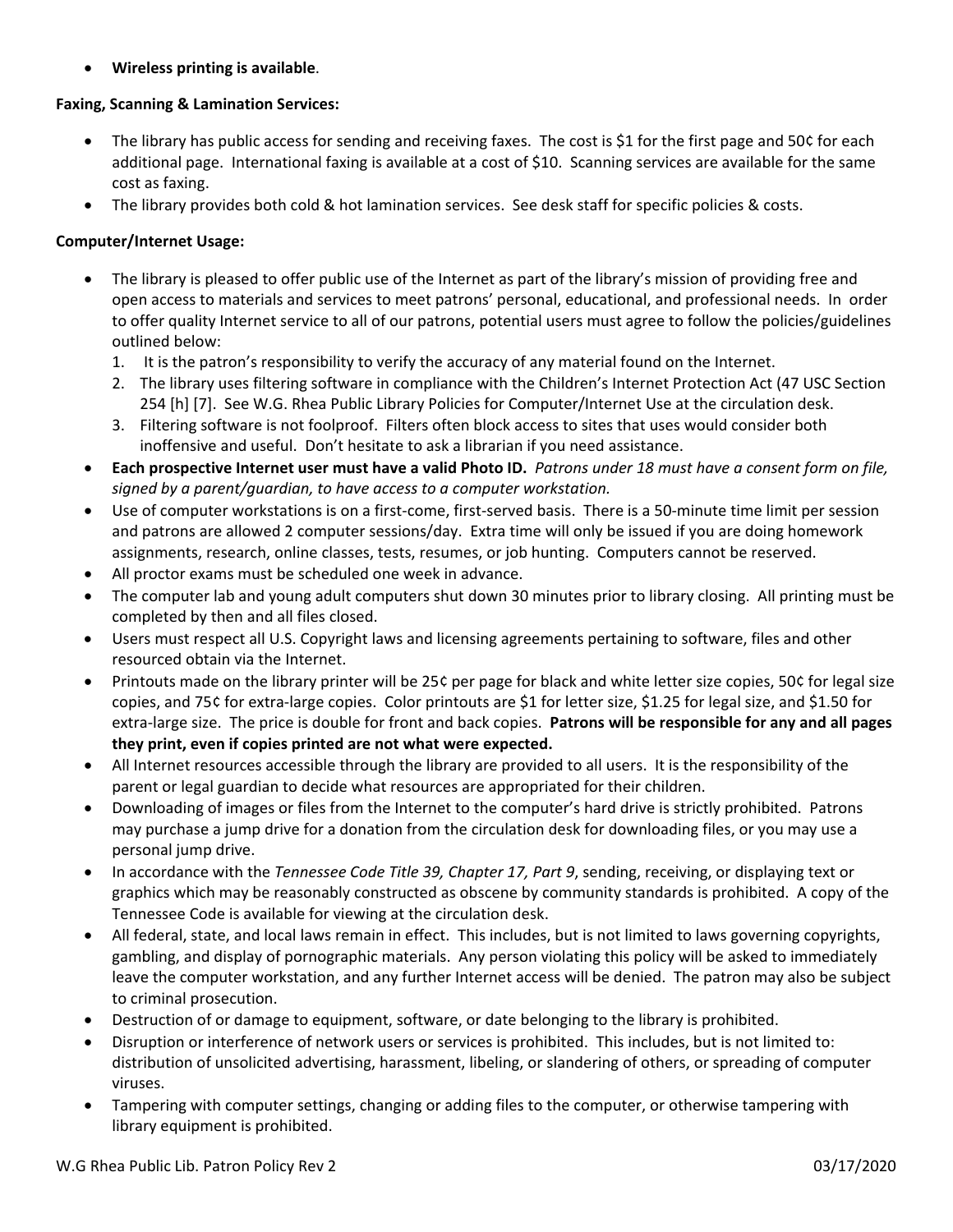Any patron violating any of the above policies will be asked to immediately leave the workstation and further Internet access will be denied. The patron may also be subject to criminal prosecution.

## **Patron Email Policy:**

Email addresses on library card applications will only be used to deliver W.G. Rhea Public Library notices and related information (checkout notices, library events, etc.). Email address will be confidential and will not be sold, disclosed to other entities, or used for unsolicited mass mailings (spam). The library uses privacy software to keep personal information secure from unauthorized access and you have right to revoke the usage of your email by the library at any time. Should you wish not to receive emails from the library, you may advise of that decision by email, in person, or over the phone.

## **A+ Educator's Card (Teachers' Cards):**

The W.G. Rhea Public Library recognizes the need for teachers to have extended library privileges for circulation of curriculum materials. The library has set this policy to meet those standards. This is a separate card from personal library cards. Please see a staff member for a copy of the educator's card policies and application procedures.

## **Behavior in the Library:**

Disruptive, rowdy, or unsafe behavior will not be permitted. The use of offensive language and gestures will not be permitted. Good hygiene is encouraged, to include the wearing of appropriate clothing and footwear, for the comfort of all patrons. Staff response to unacceptable behavior may include temporary or permanent suspension of library privileges. Appropriate law enforcement authorities will be promptly informed and/ or call of any unlawful activity. A library incident report should be filed if a patron must be reprimanded for sever behavior and recorded on their account.

No soliciting in the library.

The W.G. Rhea Public Library or the Staff is NOT responsible for items left unattended in the library.

## **Gifts:**

Gifts of money for the purchase of books or equipment are welcomed and will be accepted with the understanding that the Director or a designated committee for the Board will make the decision.

Memorial books or books honoring a person or special occasion are also welcomed, and the selection may be made by the donor along with the Director or designated Board Member.

Gifts of books and other materials will be accepted on the condition that the Director has the authority to make whatever disposition he/she deems advisable in accordance with the Collection Development Policy of the Library.

The Director shall acknowledge a gift of money, memorial books, materials, or books honoring a person or special occasion by letter or note of appreciation with 5 working days or receipt of the gift. A book plaque will be placed in the books as recognition.

The library is not a museum and should rarely accept objects for permanent display.